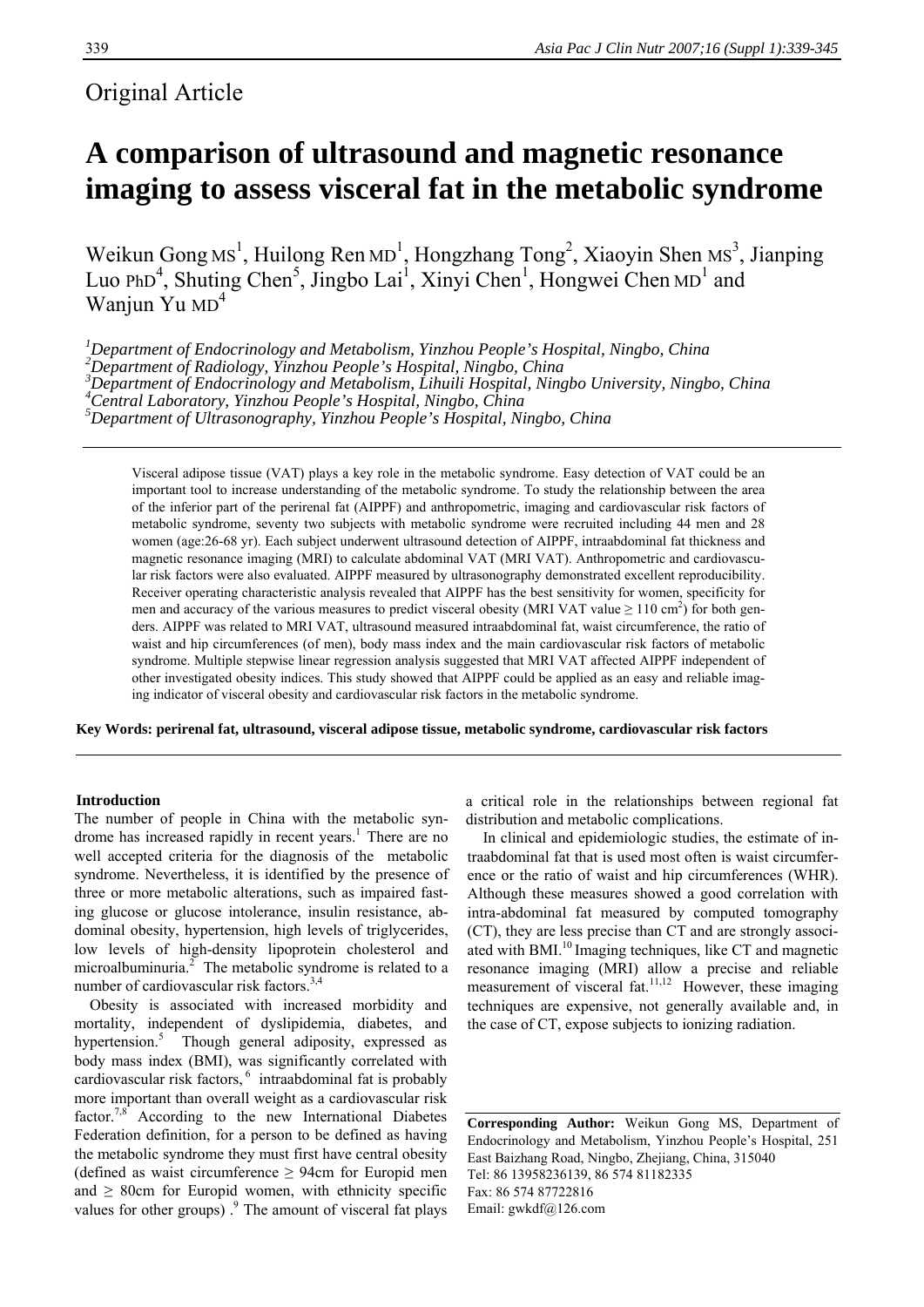In research settings, ultrasound measurement has been proposed as a suitable technique to accurately estimate  $intra*bb*ominal fat (IAF).<sup>13,14</sup> Several studies found a$ good correlation between thickness of intraabdominal fat measured by ultrasound and amounts measured by  $CT$ ,  $^{15}$ but the use of these ultrasonographic measures has been criticized because of their presumed low reproducibility.<sup>16</sup> We recently developed and validated an ultrasound protocol for the assessment of the area of the inferior part of the perirenal fat (AIPPF), which does not have the limitations of CT or MRI measurement. It is an ultrasound measured area of local abdominal visceral fat, while previous ultrasound studies involved only distances or thicknesses. We applied this new technique in a clinical study at our hospital to determine the relationship of AIPPF to anthropometric, imaging and metabolic parameters of metabolic syndrome. This study aims to create a novel method of easily ultrasound measured visceral fat which can predict visceral obesity better than other widely used methods and correlates to cardiovascular risk factors of metabolic syndrom.

### **Methods**

#### *Subjects*

Seventy two subjects (mongolian, 44 males and 28 females, aged 26 - 68 years) were recruited in the Physical Examination Center in our hospital. The mean age was 48.96  $\pm$  9.22 years. The mean BMI was 27.56  $\pm$  2.90. Most of them were civil servants, business people, not including farmers or unemployment people. Metabolic syndrome was diagnosised as: hyperglycemia (fasting glucose  $\geq 6.1$  mmol/l) in addition to at least two of the following: ① central obesity  $[BMI \geq 30 \text{kg/m}^2]$  or WHR  $(man > 0.90, women > 0.85)$ ], ② dyslipidemia [triglycerides  $\geq$  1.7 mmol/l or HDL cholesterol (man  $\leq$  0.9 mmol/l, women <1.0 mmol/l)], or  $\circled{3}$  hypertention (BP  $\geq$ 140/90 mmHg). Subjects who have had antihyperglycemia agents, antihypertensive therapy, lipid lowering therapy and weight-reducing aid or any known severe desease were excluded from the research. This study was approved by an ethics committee for the protection of human subjects and informed consents were obtained from all individuals.

#### *Anthropometric measurements*

Body weight was measured to the nearest 0.05 kg using a digital scale and height was measured to the nearest 0.1 cm using a wall-mounted stadiometer with the subjects wearing indoor clothes. BMI was calculated as weight (kg) divided by height<sup>2</sup> (m<sup>2</sup>). Waist circumference was measured midway between the lower rib margin and the iliac crest and hip circumference was measured at the level of the widest circumference over the great trochanters. Both circumferences were measured at the end of a gentle expiration while subjects were standing. The variability of duplicate measurements in a subsample of the population (n=26) of the waist and hip circumference was 1.2% and 0.8% respectively. After sitting for at least 10 min, blood pressure was measured using a standard mercury sphygmomanometer. The Korotkoff sound V was taken as the diastolic blood pressure; the mean of 2 measurements was used in the analysis.

# *Analytical procedures*

Venous blood samples were taken and collected in heparinized tubes after an overnight fast to measure: the baseline insulin, glucose, total cholesterol, triglycerides, HDL-cholesterol, LDL-cholesterol, uric acid and CRP concentrations. Samples were centrifugated and commercial enzymatic kits [coefficient of variation (CV) range from  $1.8 \pm 0.2\%$  to  $3.7 \pm 0.5\%$  respectively were used on a Hitachi 7600 analyzer (Hitachi, Tokyo, Japanese) for analysing. High sensitivity CRP was measured with the use of latex-enhanced immunonephelometric assays on an IMMAGE immunal analyzer with an affiliated agent used specially for Beckman-Coulter (Autoanalyzer, Beckman Coulter, Fullerton, America; CV,  $4.2 \pm 0.5\%$ ). Plasma insulin was measured with the use of chemoluminescence assays on an ACCESS immunal analyzer with an affiliated agent used specially for Beckman Coulter (CV,  $3.1 \pm$  $0.3\%$ ).

#### *Ultrasound measurements*

Ultrasound measurements were performed with a HDI 5000 SonoCT (Philips Medical Systems, Eindhoven, Netherlands) with an abdominal (C 5-2 40R 2-5 MHz) curvilinear transducer. The subjects were lying in a supine position, the transducer was placed between the midaxillary line and postaxillary line, paralleling with the long axis of the kidney. The kidney and its adipose capsule surrounding it moved with breathing while the pararenal fatty body and other tissue around the perirenal fat kept at rest. After seeing the board of the adipose capsule, the sonographer froze the picture, drew a straight line tangent to the inferior pole of the kidney and encircled the inferior part of the perirenal fat. This tangent line is vertical to the long axis of kidney. The mean value of the bilateral area calculated by the software of the system was AIPPF for analyzing (Fig 1). If air in the colon blocked the ultrasonic waves the sonographer moved the transducer toward the postaxillary line a little and pressed inward slightly to get a clearer image. The mean value of 3 measurements was then used in the analysis. No samples were excluded because the view was unsatisfactory.

 In making the ultrasound measurements of intraabdominal fat (US IAF), we used the distance between the



**Figure 1.** The area encircled in the dash line is the area of the inferior part of the perirenal fat (AIPPF), the value is marked at the bottom left.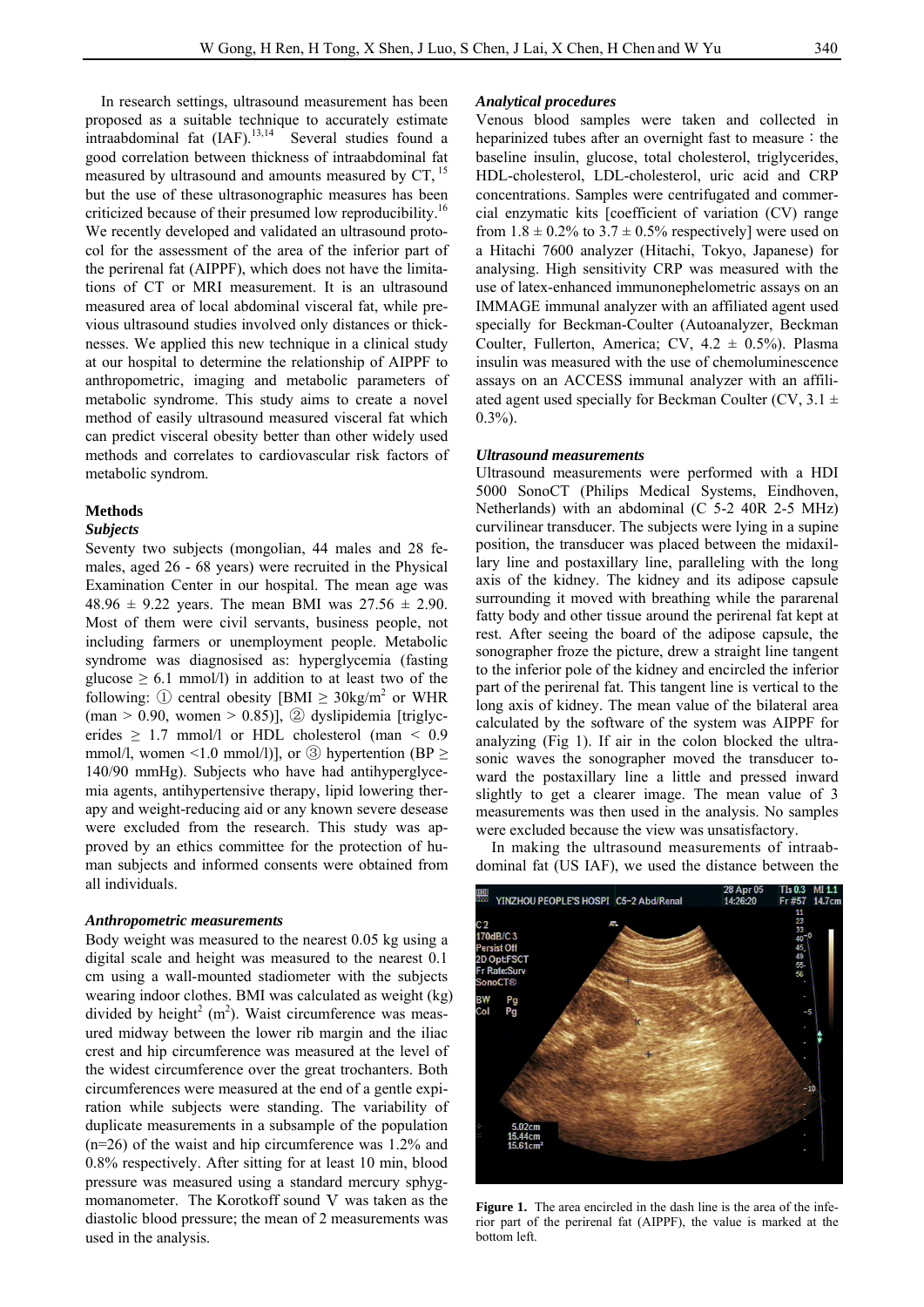peritoneum and the lumbar spine. A strict protocol, including the position of and pressure on the transducer, was used. All measurements were performed at the end of a quiet inspiration. Each distance was measured at 3 positions, and each measurement was performed three times. The vertebral column was positioned horizontally. The measurements were done without distortion (by compression) of the abdominal cavity.<sup>15</sup> With this protocol, we excluded 3 subjects from 72 initially selected because air in the colon blocked the ultrasonic waves.

To determine the reliability of the ultrasound measurements two sonographers independently examined 18 of the 72 subjects. One has 5 years experience while the other has 15 years experience of sonography work. They did not have knowledge of other operator's scanning results. The measurements of IAPPF and IAF were made by each sonographer with the above-mentioned procedure.

# *MRI measurements*

MRI scans were performed with a whole-body scanner (GYROSCAN S15, Philips Medical Systems, Best, The Netherlands) using a 1.5 T magnetic field (64 MHz) and an inversion recovery pulse sequence (inversion time 300 ms, repetition time 820 ms, and echo time 20 ms). Slice thickness was 10 mm. The performance of one measurement took 10 min. One single transverse scan was taken halfway between the lower rib margin and the iliac crest with the subject lying supine. This site was determined by palpation and the location was about on the L4-L5 vertebra.12 The intraclass correlation coefficient for repeated VAT area determinations in our laboratory was 0.95. In this study, MRI VAT value more than  $110 \text{ cm}^2$  was regarded as the cutoff value for visceral obesity.

#### *Statistical analyses*

Data in the text and tables are expressed as mean  $\pm$  SD. Differences between men and women and results between the two sonographers were tested with the Student's t test. Pearson correlation analysis was used to analyze relationships between AIPPF and other investigated variables. Receiver operating characteristic (ROC) analysis was used to assess the specificity and sensitivity of the various measures. Optimal cutoff points were determined by visually assessing, which score combined maximum sensitivity and specificity. The area under the ROC curve was a measure of the accuracy of a model, such that the higher the area, the more accurate was the model. Stepwise regression analysis was performed on the investigated obesity indexes to determine their independent relationships to AIPPF, and variables found to be  $p < 0.1$  by univariate analysis were entered into a multiple stepwise linear regression analysis. Male and female subjects were separately analyzed. Two-tailed  $p \leq 0.05$  indicated statistical significance. All analyses were performed using the Statistical Package for the Social Sciences (SPSS) for Windows, version 9.01 (SPSS Inc, Chicago).

#### **Results**

## *Subject characteristics*

The main anthropometric, imaging and clinical characteristics of the subjects studied are summarized in Table 1. Except US IAF, HDL-C and plasma uric acid, there were no significant differences in other parameters between men and women.

# *Ultrasound measurements*

AIPPF measurements were executed in all 72 consecutive

**Table 1.** Anthropometric, imaging and cardiovascular risk factors in men and women with metabolic syndrome

|                           | $Men(n=44)$      | Women $(n=28)$   | $p$ value |
|---------------------------|------------------|------------------|-----------|
| Age $(yr)$                | $48.6 \pm 9.8$   | $49.7 \pm 8.4$   | 0.614     |
| Waist (cm)                | $95.5 \pm 8.9$   | $96.2 \pm 7.6$   | 0.758     |
| BMI $(kg/m2)$             | $27.1 \pm 2.9$   | $28.3 \pm 2.7$   | 0.096     |
| MRI VAT $(cm2)$           | $113.1 \pm 15.9$ | $111.9 \pm 15.1$ | 0.737     |
| AIPPF(cm <sup>2</sup> )   | $10.5 \pm 3.0$   | $9.6 \pm 2.4$    | 0.155     |
| $USIAF$ (cm)              | $10.3 \pm 0.9$   | $9.6 \pm 0.8$    | 0.002     |
| <b>WHR</b>                | $0.96 \pm 0.05$  | $0.98 \pm 0.07$  | 0.109     |
| Syst BP (mm Hg)           | $136.7 \pm 11.7$ | $133.0 \pm 7.8$  | 0.138     |
| Diast BP (mm Hg)          | $85.0 \pm 6.1$   | $85.3 \pm 6.3$   | 0.867     |
| Glucose $(mg/dl)$         | $6.3 \pm 0.9$    | $6.4 \pm 0.8$    | 0.706     |
| Insulin $(IU/ml)$         | $15.6 \pm 9.2$   | $14.9 \pm 11.5$  | 0.772     |
| Total cholesterol(mmol/l) | $5.4 \pm 1.0$    | $5.6 \pm 0.8$    | 0.377     |
| $LDL-C(mmol/l)$           | $3.4 \pm 0.9$    | $3.2 \pm 0.9$    | 0.510     |
| $HDL-C(mmol/l)$           | $1.0 \pm 0.2$    | $1.2 \pm 0.3$    | 0.032     |
| Triglycerides<br>(mmol/l) | $3.4 \pm 2.4$    | $3.2 \pm 1.6$    | 0.592     |
| Uric $\text{acid}(mg/dl)$ | $6.8 \pm 2.1$    | $5.6 \pm 2.1$    | 0.017     |
| $CRP$ (mg/dl)             | $3.7 \pm 1.9$    | $2.9 \pm 2.4$    | 0.118     |

Data are presented as mean  $\pm$  SD; Waist = waist circumference, BMI = body mass index, MRI VAT = magnetic resonance imaging measured visceral adipose tissue, AIPPF = the area of the inferior part of the perirenal fat, US IAF = ultrasound measurements of intraabdominal fat, WHR = the ratio of waist and hip circumferences, Syst BP = systolic blood pressure, Diast BP = diastolic blood pressure, Glucose = fasting glucose, Insulin = fasting insulin, HDL-C = high density lipoprotein cholesterol, LDL-C = low density lipoprotein cholesterol, CRP = cross-reacting protein.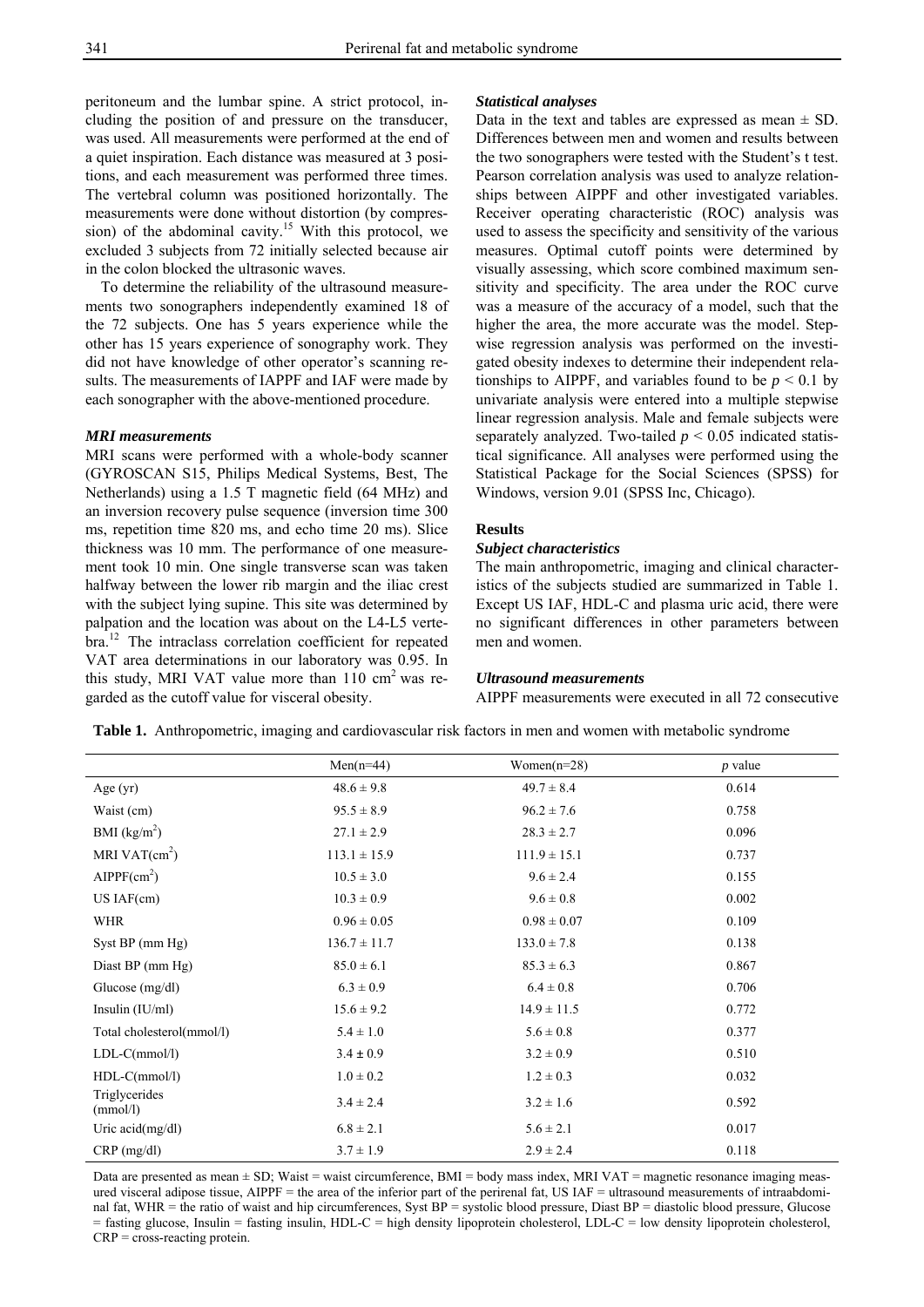**Table 2.** The relationship between AIPPF and related physiology and anatomy parameters

|                      | r        |       |
|----------------------|----------|-------|
| Age                  | 0.146    | 0.220 |
| Height               | 0.019    | 0.876 |
| Weight               | 0.316    | 0.008 |
| Length of the kidney | $-0.062$ | 0.607 |
| Width of the kidney  | 0.110    | 0.359 |

 $AIPPF =$  the area of the inferior part of the perirenal fat.

subjects, while 3 subjects (4.2%) failed in IAF measurement for the interference of air in the intestinal tract. The mean value of bilateral AIPPF ranged from  $5.6 \text{ cm}^2$  to 19.1  $\text{cm}^2$ , the left side was a bit larger than the right side  $(10.5 \pm 2.9 \text{ cm}^2 \text{ vs. } 9.8 \pm 2.8 \text{ cm}^2, p \le 0.001)$ . There was no relationship between AIPPF and age, height, length or width of the kidney (mean value of bilateral kidney), except weight  $(p = 0.008)$  (Table 2). The ultrasound measurements of different fat deposits showed good interoperator ( $t = -0.083$ ,  $p = 0.433$  for AIPPF;  $t = -0.848$ ,  $p =$ 0.408 for US IAF) and intraoperator  $(t = 0.358, p = 0.725)$ for AIPPF;  $t = -0.629$ ,  $p = 0.537$  for US IAF) reliability.

#### *Receiver operating characteristic (ROC) analysis*

The ROC analysis revealed that AIPPF might have the best sensitivity for women, specificity for men and accuracy of the various measures to predict visceral obesity (MRI VAT value  $\geq 110$  cm<sup>2</sup>) for both genders. The optimal cutoff points of AIPPF for men and women were 11.1cm<sup>2</sup> and 8.8 cm<sup>2</sup> respectively. The corresponding sensitivities to predict visceral obesity were 81.8% for men and 92.3% for women, and the specificities were 95.0% and 78.6% respectively. For men, the area under the curve (AUC) of AIPPF was 0.886 (95% CI 0.771 to 1.00, *p* < 0.001) and it might be higher than the AUC of waist circumference 0.816 (95% CI 0.690 to 0.941, *p* < 0.001), BMI 0.836 (95% CI 0.716 to 0.956, *p* < 0.001) and US IAF 0.778 (95% CI 0.641 to 0.916,  $p = 0.002$ ). For women, the AUC of AIPPF was 0.923 (95% CI 0.827 to 1.02,  $p < 0.001$ ) and it might be higher than the AUC of waist circumference 0.871 (95% CI 0.719 to 1.023, *p* = 0.001), BMI 0.852 (95% CI 0.692 to 1.01, *p* = 0.002) and US IAF 0.874 (95% CI 0.726 to 1.02, *p* = 0.001). WHR

could not predict visceral obesity for both men ( $p = 0.314$ ) and women  $(p = 0.216)$  (Table 3).

# *Anthropometric, imaging and cardiovascular risk factors correlates of AIPPF*

In a Pearson correlation analysis, AIPPF showed excellent correlations with MRI VAT in both genders and waist circumference, US IAF, plasma insulin of men (*p* < 0.001). AIPPF was also related to BMI, plasma total cholesterol, LDL-C, CRP and blood pressure in both genders; WHR, plasma blood glucose and uric acid of men; and waist circumference  $(p = 0.001)$ , US IAF  $(p = 0.001)$  of women. For both genders, no correlation between age, HDL-C, triglyceride and AIPPF was found (Table 4). For the total samples, AIPPF was also correlated with MRI VAT excellently (*r* = 0.768, *p* < 0.001, Fig. 2).

Multiple stepwise regression analysis confirmed that in both genders, MRI VAT was the only one independent variable among the investigated obesity indexes related to AIPPF and it explained 59.0% (of men,  $t = 7.582$ ,  $p <$ 0.001, standardized coefficients =  $0.768$ ,  $R^2 = 0.590$ ) to 62.3% (of women,  $t = 6.424$ ,  $p < 0.001$ , standardized coefficients =  $0.789$ ,  $R^2 = 0.623$ ) of the variances of AIPPF.

#### **Discussion**

The results of this study showed that AIPPF measured by ultrasonography has an excellent reproducibility and it did not affected by age, gender, height and length or width of the kidney. Though perirenal fat has been previously involved in visceral fat research, $14$  it is the first time to study the clinical significance of the area of part of the perirenal fat. For both genders, the ROC analysis revealed that AIPPF might has the best sensitivity, specificity and accuracy of the various measures to predict visceral obesity (MRI VAT value  $\geq 110 \text{ cm}^2$ ). AIPPF was related to MRI VAT, waist circumference, WHR (of men), BMI, US IAF and the main cardiovascular risk factors of metabolic syndrome. To identify which of the investigated obesity indexes affected AIPPF independently, multiple stepwise linear regression analysis were applied for the both genders. It showed that MRI VAT affected AIPPF independent of other investigated obesity indexes. It

**Table 3.** Receiver operating characteristic (ROC) analysis of the efficiency of various obesity indexes to predict visceral obesity

|                  | Men                 |                            |                            |                      |                     | Women              |                            |                            |                      |                     |
|------------------|---------------------|----------------------------|----------------------------|----------------------|---------------------|--------------------|----------------------------|----------------------------|----------------------|---------------------|
|                  | Cutoff<br>value     | Sensi-<br>tivity<br>$(\%)$ | Speci-<br>ficity<br>$(\%)$ | <b>AUC</b>           | 95%CI               | Cutoff<br>value    | Sensi-<br>tivity<br>$(\%)$ | Speci-<br>ficity<br>$(\%)$ | <b>AUC</b>           | 95%CI               |
| <b>AIPPF</b>     | $11.1 \text{ cm}^2$ | 81.8                       | 95.0                       | $0.886 \pm$<br>0.059 | $0.771$ to<br>1.00  | $8.8 \text{ cm}^2$ | 92.3                       | 78.6                       | $0.923 \pm$<br>0.049 | $0.827$ to<br>1.02  |
| Waist            | $95.0 \text{ cm}$   | 77.0                       | 65.0                       | $0.816 \pm$<br>0.064 | $0.690$ to<br>0.941 | 93.5 cm            | 84.6                       | 73.4                       | $0.871 \pm$<br>0.075 | $0.719$ to<br>1.02  |
| <b>BMI</b>       | 26.6                | 72.7                       | 80.0                       | $0.836 \pm$<br>0.061 | $0.716$ to<br>0.956 | 28.4               | 84.6                       | 85.7                       | $0.852 \pm$<br>0.081 | $0.692$ to<br>1.01  |
| <b>USIAF</b>     | 95.5 mm             | 90.9                       | 50.0                       | $0.778 \pm$<br>0.070 | $0.641$ to<br>0.916 | 99.5 mm            | 76.9                       | 100                        | $0.874 \pm$<br>0.075 | $0.726$ to<br>1.02  |
| WHR <sup>+</sup> | 0.925               | 81.8                       | 25.0                       | $0.591 \pm$<br>0.089 | $0.416$ to<br>0.766 | 0.935              | 92.3                       | 45.7                       | $0.640 \pm$<br>0.109 | $0.426$ to<br>0.854 |

Visceral obesity: MRI VAT value more than  $110 \text{cm}^2$ ;  $\uparrow$ :  $p = 0.314$  for men and  $p = 0.216$  for women; AUC = area under ROC curve, data are presented as the mean  $\pm$  SD; 95%CI = 95% confidence intervals of area under ROC curve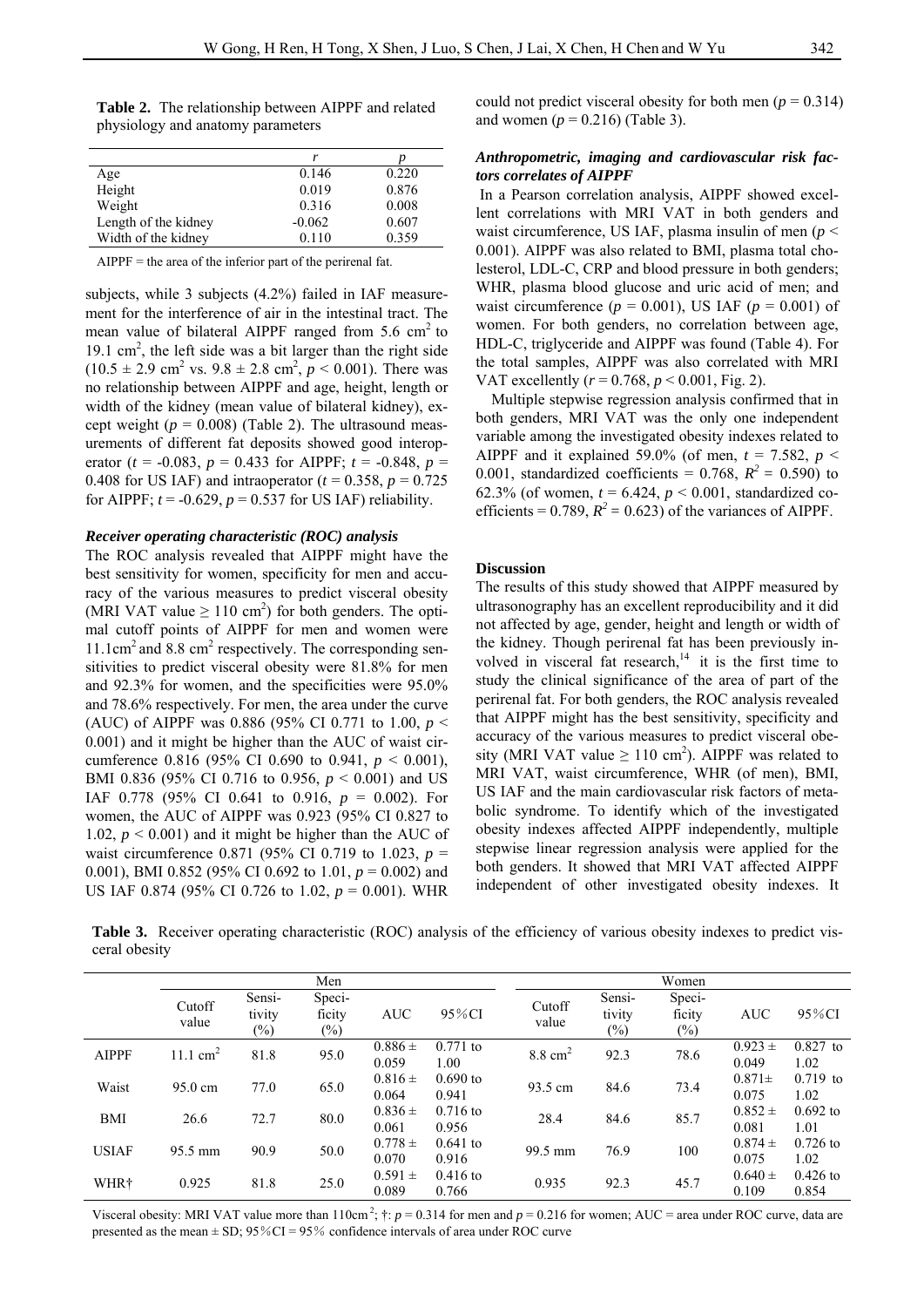Men  $(n = 44)$  Women  $(n = 28)$ *r p r p*  MRI VAT  $0.770 \le 0.001$   $0.788 \le 0.001$ Waist 0.681 < 0.001 0.592 0.001 US IAF  $0.630 \t 0.001 \t 0.610 \t 0.001$ BMI 0.455 0.002 0.388 0.041 WHR 0.354 0.018 0.362 0.058 Age 0.157 0.308 0.64 0.405 Glucose 0.318 0.035 0.076 0.701 Insulin 0.529 < 0.001 0.588 0.001 TG 0.089 0.565 -0.178 0.364 TC 0.328 0.030 0.410 0.030 HDL-C -0.075 0.628 0.232 0.236 LDL-C 0.324 0.032 0.434 0.021 Syst BP 0.368 0.014 0.404 0.033 Diast BP 0.398 0.007 0.554 0.002 CRP 0.350 0.020 0.463 0.013 Uric acid  $0.422$   $0.004$   $0.329$   $0.087$ 

**Table 4.** Pearson correlation analysis for the relationships between AIPPF and other investigated obesity indices and cardiovascular risk factors

 $TC = Total cholesterol, TG = Triglycerides; The other abbreviation$ tions are the same as Table 1.



**Figure 2.** Scatter plot of the area of the inferior part of the perirenal fat (AIPPF) vs. MRI VAT of the total samples ( $n = 72$ ,  $r = 0.768$ ,  $p$  $<$  0.001); MRI VAT = magnetic resonance imaging measured visceral adipose tissue

suggests that AIPPF measured by ultrasonography could be a good parameter to predict MRI VAT or visceral obesity.

Perirenal fat is in the retroperitoneum and deposited around the two kidneys. The inferior part of perirenal fat contains the most affluent fat of the whole perirenal fat. Our data showed that the accuracy of AIPPF predicting visceral obesity might be better than other investigated obesity indexes and it had an excellent correlation with MRI VAT.The possible common pathway during embryogenesis could explain this finding. In fact, in their infancy perirenal fat and intraabdominal fat seem to be originally in the brown adipose tissue. Brown adipocyte diminished with growth and white adipocyte which reserves energy replaced them. In adults, there are few brown adipocytes in the perirenal fat. Though waist circumference and WHR are widely used in estimating intraabdominal fat in clinical and epidemiologic studies,

these measures are less precise than CT and are strongly associated with  $BMI<sup>10</sup>$  It is probably due to the single waist circumference or WHR cannot distinguish subcutaneous fat from intra-abdominal fat.17 Our data showed that AIPPF was affected by MRI VAT independent of waist circumference or WHR. This may due to that the perirenal fat contains only visceral adipose tissue while the single waist circumference or WHR cannot distinguish subcutaneous fat from intraabdominal fat.

 There is now growing evidence showing that visceral fat may be the culprit of metabolic syndrome. Compared to subcutaneous fat, visceral fat contains more βadrenergic receptors, especially  $\beta_3$ - receptors. Therefore, visceral adipocytes are more sensitive to the lipolytic effects of catecholamines and are more resistant to the antilipolytic effects of insulin, leading to increased free fatty acid production. The latter may lead to reduced fat acid oxidation and ectopic fat deposition in the muscle and liver which worsens insulin resistance by reducing peripheral glucose uptake.18 Besides, visceral adipocytes secrete many cytokines and vasoactive peptides including interleukin-6, tumour necrosis factor-α, angiotensin-Ⅱ, plasminogen activator inhibitor-Ⅰ, etc which have direct effects on the vascular to increase cardiovascular risk.<sup>19,20</sup> The correlations of insulin, plasma glucose, total cholesterol, LDL cholesterol, uric acid, arterial blood pressure and CRP with AIPPF in our subjects seems to support these observations. The excellent relationship of AIPPF to plasma insulin levels (for men,  $p \le 0.001$ ; for women  $p =$ 0.001) strongly suggests that it should be considered a highly insulin- resistant adipose tissue.

 In the past few years, several scholars have observed the clinical significance of detecting local visceral adipose tissue. It was reported that epicardial adipose tissue was related to MRI VAT, waist circumference, BMI, fat mass and cardiovascular risk factors of metabolic syndrome.<sup>21,22</sup> Mesenteric fat thickness was considered as an independent determinant of all components of metabolic syndrome. Its relationships with some of the cardiovascular risk factors could be better than ultrasound measurement of subcutaneous and preperitoneal fat thickness, MRI measurement of total VAT and anthropometric indexs. 23 It could identify subjects with increased carotid intima-media thickness.<sup>24</sup> Stolk et al (2003) reported that ultrasound measurements of intraabdominal fat estimated the metabolic syndrome better than do measurements of waist circumference.<sup>25</sup> Onji et al  $(2005)$  combined the detection of the fat layer of the posterior right renal wall and other distance in abdominal and found a combined equation that can predict VAT measured by  $CT.^{14}$  In all these studies, the distances or thicknesses, but not area were investigated. We suppose they must have certain limitations to predict total visceral fat area or volume. In this study, we used a mean value for the bilateral area but not the distance detected by ultrasound to predict VAT, which was the important difference between this and others' studies. That AIPPF predicted visceral obesity better than US IAF for both genders in this study suggests that the detection of AIPPF may be an improvement of ultrasound measurements of visceral fat.

 Thus, this study recommended a new and convenient method for visceral obesity prediction. The detection is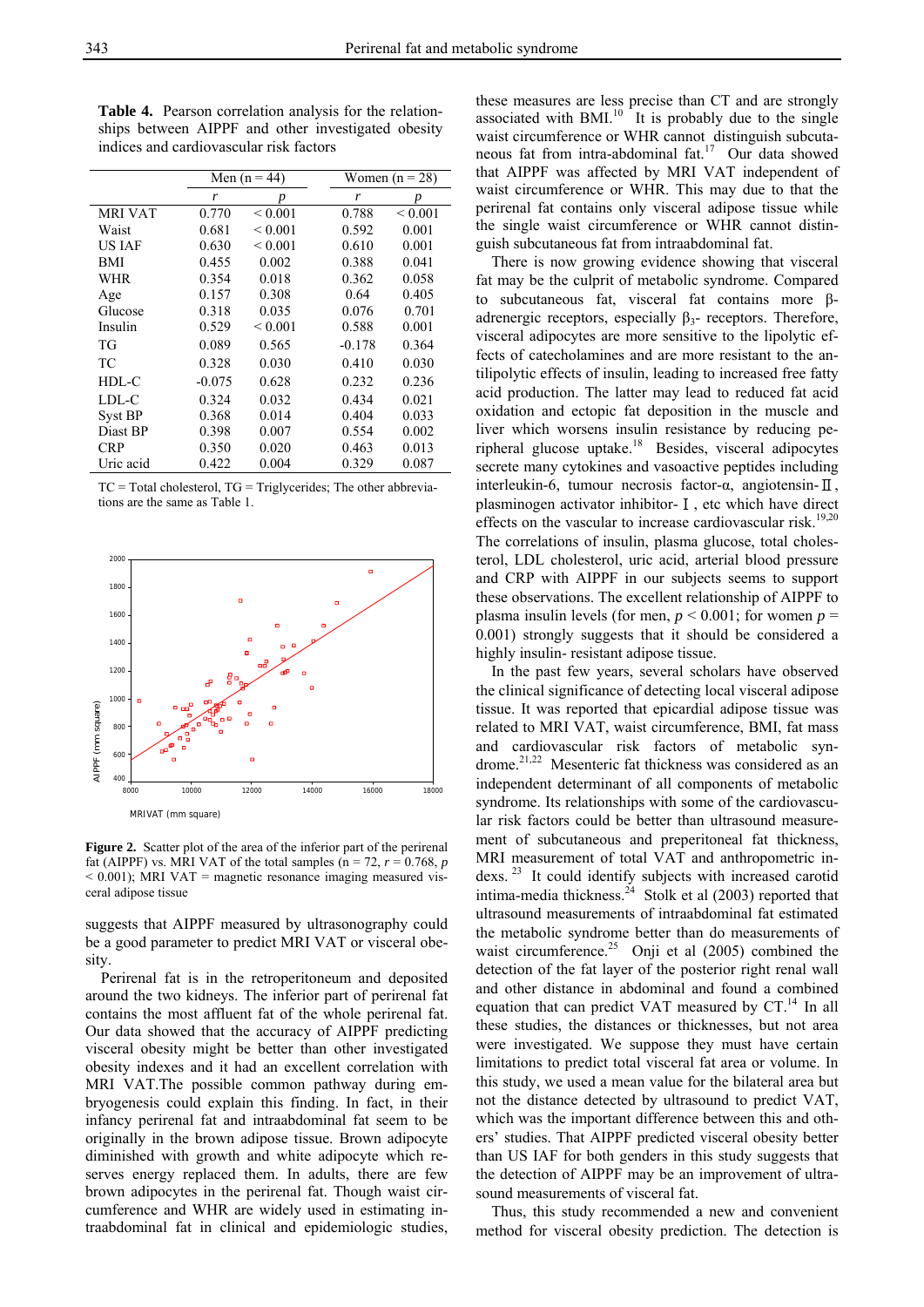not affected by air and chymus in the intestinal tract; the shape of the perirenal fat will not be distorted by the pressure of a transducer. Moreover, this study confirmed that a junior sonographer can be as successful as a senior sonographer. As a relatively cheap, noninvasive and technically less demanding ultrasound method with good reproducibility, the ultrasound measurement of AIPPF could potentially become an useful imagine tool for metabolic syndrome research. It can be also be applied in evaluating the efficiency of weight loss treatment for the fact that visceral fat usually shows greater responses than subcutaneous fat to interventional therapy such as changes in caloric intake or physical exercise.

In conclusion, the ultrasound detection of AIPPF is a potential method to predict visceral obesity; MRI VAT affected AIPPF independent of other investigated obesity indices. Findings from this small study will need to be confirmed in prospective studies involving larger populations with different demographic features and cardiovascular risk profiles.

#### **Acknowledgement**

We acknowledge the Provincial Health Bureau of Zhejiang and the City Health Bureau of Ningbo for their contribution of financial supports for the project. We wish to thank Hua Liang MD (Zhejiang University) for her initial help in designing the project, Jiongliang Qiu PhD (Ningbo Entry Exit Inspection and Quarantine Bureau) for performing the statistic alalysis, colleagues in the Physical Examination Center of our hospital for their constant support for this study and Dr. Simon, Carol Wang MS, President Sofier Zou of WORLD English School for their help in revising this English manuscript.

#### **References**.

- 1. Jia WP, Xiang KS, Chen L, Lu JX and Wu YM. Epidemiological study on obesity and its comorbidities in urban Chinese older than 20 years of age in Shanghai, China. Obes Rev 2002; 3: 157-165.
- 2. WHO Consultation. Definition, diagnosis and classification of diabetes mellitus and its complications. Part 1: diagnosis and classification of diabetes mellitus. In. Geneva: World Health Organization, 1999.
- 3. Dekker JM, Girman C, Rhodes T, Nijpels G, Stehouwer CD, Bouter LM and Heine RJ. Metabolic syndrome and 10-year cardiovascular disease risk in the Hoorn Study. Circulation 2005; 112: 666-673.
- 4. Haffner S, Valdez R, Hazuda H, Mitchell B, Morales P and Stern M. Prospective analysis of the insulin-resistance syndrome (syndrome X). Diabetes 1992; 41: 715-722
- 5. Hu G, Qiao Q, Tuomilehto J, Balkau B, Borch-Johnsen K and Pyorala K; DECODE Study Group. Prevalence of the metabolic syndrome and its relation to all-cause and cardiovascular mortality in nondiabetic European men and women. Arch Intern Med 2004; 164: 1066-1076.
- 6. Li D, Yu XM, Zhou XQ, Zhang YH, Yao T and Sinclair AJ. Relationship between BMI and serum and lipoprotein lipids in the Hangzhou region. Asia Pac J Clin Nutr 2004; 13:S68.
- 7. Montague CT and O'Rahilly S. The perils of portliness: causes and consequences of visceral adiposity. Diabetes 2000; 49: 883-888.
- 8. von Eyben FE, Mouritsen E, Holm J, Montvilas P, Dimcevski G, Suciu G, Helleberg I, Kristensen L and von Eyben R. Intra-abdominal obesity and metabolic risk factors: a study of young adults. Int J Obes Relat Metab Disord

2003; 27: 941-949.

- 9. Alberti KG, Zimmet P and Shaw J. Metabolic syndrome--a new world-wide definition. A Consensus Statement from the International Diabetes Federation. Diabet Med 2006; 23: 469-480.
- 10. Zamboni M, Armellini F, Milani MP, Todesco T, De Marchi M, Robbi R, Montresor G, Bergamo AI and Bosello O. Evaluation of regional body fat distribution: comparison between W/H ratio and computed tomography in obese women. J Intern Med 1992; 232: 341-347.
- 11. Ohsuzu F, Kosuda S, Takayama E, Yanagida S, Nomi M, Kasamatsu H, Kusano S and Nakamura H. Imaging techniques for measuring adipose-tissue distribution in the abdomen: a comparison between computed tomography and 1.5-tesla magnetic resonance spin-echo imaging. Radiat Med 1998; 16: 99-107.
- 12. Seidell JC, Bakker CJG and van der Kooy K. Imaging techniques for measuring adipose-tissue distribution - a comparison between computed tomography and 1.5-T magnetic resonance. Am J Clinical Nutrition 1990; 51: 953-957.
- 13. Abe T, Kawakami Y, Sugita M, Yoshikawa K and Fukunaga T. Use of B-mode ultrasound for visceral fat mass evaluation: comparisons with magnetic resonance imaging. Appl Human Sci 1995; 14: 133-139.
- 14. Hirooka M, Kumagi T, Kurose K, Nakanishi S, Michitaka K, Matsuura B, Horiike N and Onji M. A technique for the measurement of visceral fat by ultrasonography: comparison of measurements by ultrasonography and computed tomography. Intern Med 2005; 44: 794-799.
- 15. Stolk RP, Wink O, Zelissen PM, Meijer R, van Gils AP and Grobbee DE. Validity and reproducibility of ultrasonography for the measurement of intra-abdominal adipose tissue. Int J Obes Relat Metab Disord 2001; 25: 1346-1351.
- 16. van der Kooy K and Seidell JC. Techniques for the measurement of visceral fat: a practical guide. Int J Obes Relat Metab Disord 1993; 17: 187-196.
- 17. van der Kooy K, Leenen R, Deurenberg P, Seidell JC,Westerterp KR and Hautvast JG. Changes in fat-free mass in obese subjects after weight loss: a comparison of body composition measures. Int J Obes Relat Metab Disord 1992; 16: 675-683.
- 18. Bjorntorp P. Body fat distribution, insulin resistance, and metabolic diseases. Nutrition 1997; 13: 795-803.
- 19. Hutley L, Prins JB. Fat as an endocrine organ: relationship to the metabolic syndrome. Am J Med Sci 2005; 330: 280- 289
- 20. Ahima RS and Flier JS. Adipose tissue as an endocrine organ. Trends Endocrinol Metab 2000; 11: 327-332.
- 21. Iacobellis G, Assael F, Ribaudo MC, Zappaterreno A, Alessi G, Di Mario U and Leonetti F. Epicardial fat from echocardiography: a new method for visceral adipose tissue prediction. Obes Res 2003; 11: 304-310.
- 22. Iacobellis G, Ribaudo MC, Assael F, Vecci E, Tiberti C, Zappaterreno A, Di Mario U and Leonetti F. Echocardiographic epicardial adipose tissue is related to anthropometric and clinical parameters of metabolic syndrome: a new indicator of cardiovascular risk. J Clin Endocrinol Metab 2003; 88: 5163-5168.
- 23. Liu KH, Chan YL, Chan WB, Kong WL, Kong MO and Chan JC. Sonographic measurement of mesenteric fat thickness is a good correlate with cardiovascular risk factors: comparison with subcutaneous and preperitoneal fat thickness, magnetic resonance imaging and anthropometric indexes. Int J Obes Relat Metab Disord 2003; 27: 1267- 1273.